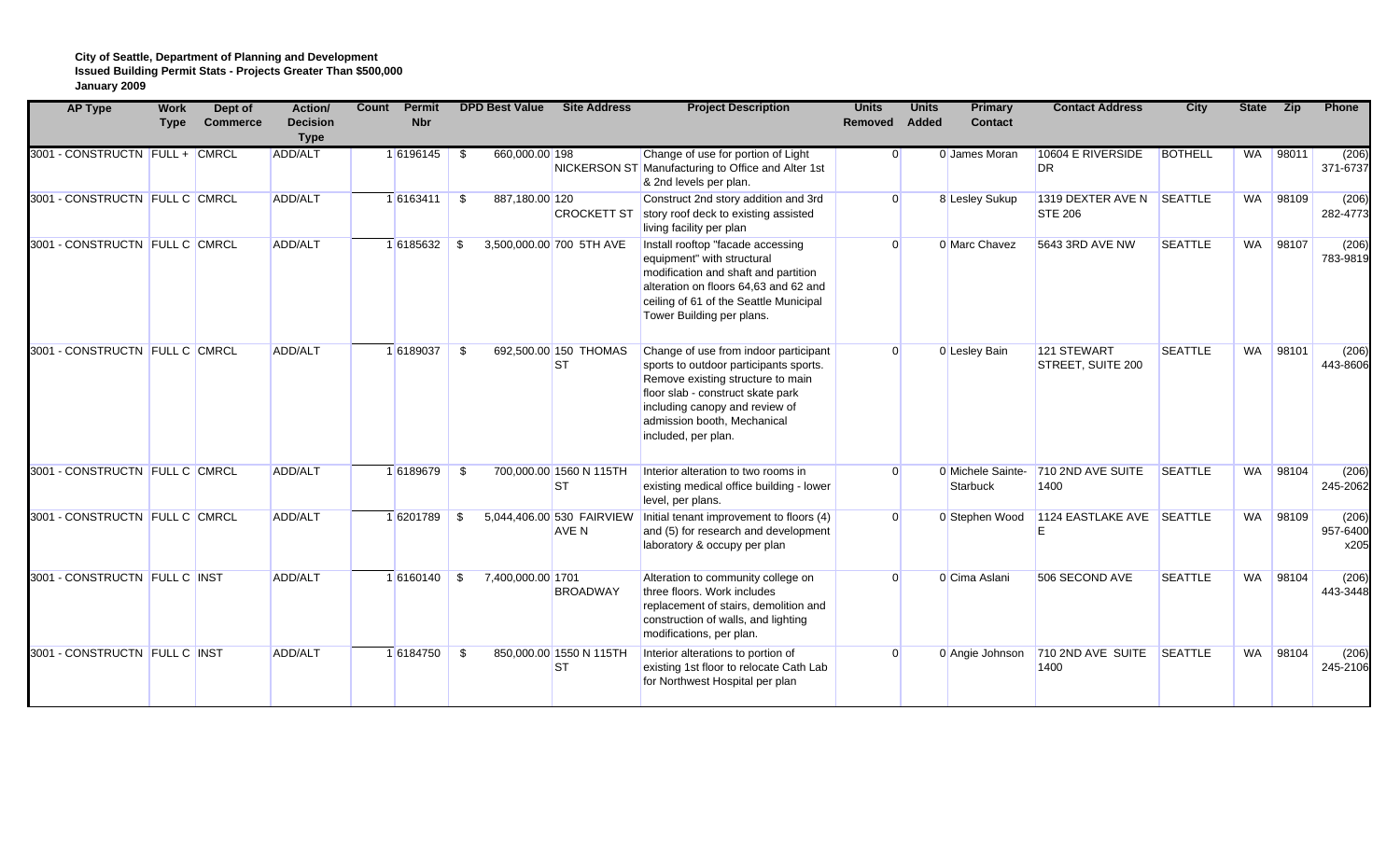| <b>AP Type</b>                | <b>Work</b><br><b>Type</b> | Dept of<br><b>Commerce</b> | Action/<br><b>Decision</b><br><b>Type</b> | Count          | Permit<br><b>Nbr</b> |      | <b>DPD Best Value</b> | <b>Site Address</b>                  | <b>Project Description</b>                                                                                                                                                                                                                                      | <b>Units</b><br>Removed | <b>Units</b><br>Added | <b>Primary</b><br><b>Contact</b> | <b>Contact Address</b>              | <b>City</b>     | <b>State</b> | <b>Zip</b> | Phone             |
|-------------------------------|----------------------------|----------------------------|-------------------------------------------|----------------|----------------------|------|-----------------------|--------------------------------------|-----------------------------------------------------------------------------------------------------------------------------------------------------------------------------------------------------------------------------------------------------------------|-------------------------|-----------------------|----------------------------------|-------------------------------------|-----------------|--------------|------------|-------------------|
| 3001 - CONSTRUCTN FULL C INST |                            |                            | ADD/ALT                                   |                | 16188250             | - \$ |                       |                                      | 1,113,397.00 824 12TH AVE Remove portion of existing structure.<br>Change of use from retail to major<br>institution. Construct 1st floor<br>additions and alterations, occupy per<br>plan. Mechanical included.                                                | 0                       |                       | 0 James Cary                     | 1326 5TH AVENUE<br>SUITE 443        | <b>SEATTLE</b>  | WA           | 98101      | (206)<br>624-2365 |
| <b>COMMERCIAL ADD/ALT</b>     |                            |                            |                                           | 9              |                      |      | 20,847,483.00         |                                      |                                                                                                                                                                                                                                                                 | $\mathbf{0}$            | 8                     |                                  |                                     |                 |              |            |                   |
| 3001 - CONSTRUCTN FIELD MF    |                            |                            | ADD/ALT                                   |                | 16203811             | - \$ |                       | 595,000.00 2020 NE 89TH<br><b>ST</b> | Replace existing windows and deck<br>guards, siding and roofing with on a<br>25-unit apartment building, no EHB<br>requirements, per site plans, and<br>subject to field inspection (STFI).                                                                     | $\overline{0}$          |                       | 0 Ken Britton                    | 3400 188TH ST SW<br>SUITE 302       | <b>LYNNWOOD</b> | WA           | 98037      | (425)<br>774-5600 |
| 3001 - CONSTRUCTN FULL C MF   |                            |                            | ADD/ALT                                   |                | $16091473$ \$        |      | 1,217,053.00 11020    | <b>GREENWOOD</b><br>AVE N            | Construct congregate residence and 1<br>apartment unit with 4 surface parking<br>spaces and occupy per plans.                                                                                                                                                   | $\overline{0}$          |                       | 2 Judy Tucker                    | 1800 WESTLAKE AVE SEATTLE<br>N #205 |                 | WA           | 98109      | (206)<br>372-9796 |
| <b>MULTIFAMILY ADD/ALT</b>    |                            |                            |                                           | $\overline{2}$ |                      | s.   | 1,812,053.00          |                                      |                                                                                                                                                                                                                                                                 | $\mathbf{0}$            | $\overline{2}$        |                                  |                                     |                 |              |            |                   |
| 3001 - CONSTRUCTN FIELD       |                            | SF/D                       | ADD/ALT                                   |                | 16205166             | - \$ |                       | 555,000.00 951 FEDERAL<br>AVE E      | Interior alterations to existing single<br>family residence and storage area of<br>garage per floor plans, subject to field<br>inspection (STFI).                                                                                                               | $\overline{0}$          |                       | 0 Heather<br>Cromwell            | 1408 N 45TH ST                      | <b>SEATTLE</b>  | <b>WA</b>    | 98103      | (206)<br>545-8434 |
| 3001 - CONSTRUCTN FULL C SF/D |                            |                            | ADD/ALT                                   |                | 16183869             | - \$ |                       | LN W                                 | 600,000,00 2457 PERKINS Remove 1st floor and roof of existing<br>sfr and Construct two new floors on<br>existing foundation over existing<br>remodeled basement with new pin-pile<br>showing, extend chimney and<br>construct new entry decks all per<br>plans. | $\Omega$                |                       | 0 Mark Taylor                    | 6515 10TH AV NW                     | <b>SEATTLE</b>  | WA           | 98117      | (206)<br>261-8192 |
| <b>SINGLE FAMILY ADD/ALT</b>  |                            |                            |                                           | $\overline{2}$ |                      |      | 1,155,000.00          |                                      |                                                                                                                                                                                                                                                                 | $\mathbf{0}$            | $\mathbf{0}$          |                                  |                                     |                 |              |            |                   |
| 3003 - BLANKET                |                            | <b>FULL C CMRCL</b>        | <b>CHILD</b>                              |                | 1 6204404            | - \$ |                       | 530,000,00 900 4TH AVE               | Blanket Permit for interior non-<br>structural alterations 6th floor.                                                                                                                                                                                           | $\overline{0}$          |                       | 0 Eric Degroot                   | 1411 4TH AV STE 430 SEATTLE         |                 |              | WA 98101   | (206)<br>262-9622 |
| 3003 - BLANKET                |                            | <b>FULL C CMRCL</b>        | CHILD                                     |                | 16205368             | - \$ |                       | 701,400.00 701 5TH AVE               | Blanket Permit for interior non-<br>structural alterations to Floor #23 for<br>Chicago Title                                                                                                                                                                    | $\overline{0}$          |                       | 0 Libby Hinsley                  | 1326 5TH AVE SUITE SEATTLE<br>500   |                 | WA           | 98101      | (206)<br>342-0113 |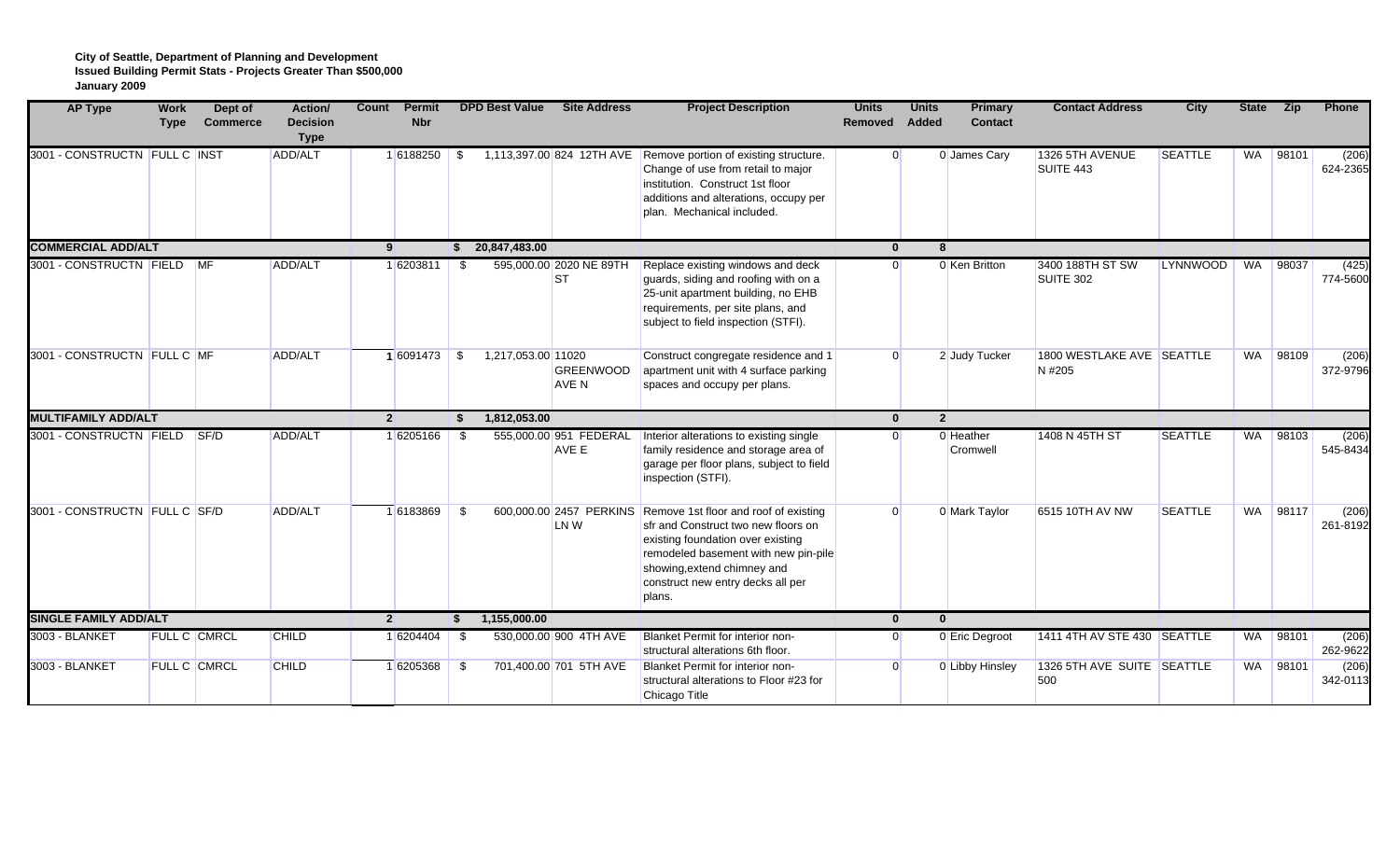| <b>AP Type</b>                     | <b>Work</b><br><b>Type</b> | Dept of<br><b>Commerce</b> | Action/<br><b>Decision</b><br><b>Type</b> | Count          | <b>Permit</b><br><b>Nbr</b> |      | <b>DPD Best Value</b> | <b>Site Address</b>                   | <b>Project Description</b>                                                                                                                                                                                                               | <b>Units</b><br>Removed | <b>Units</b><br>Added | <b>Primary</b><br><b>Contact</b> | <b>Contact Address</b>             | <b>City</b>          | <b>State</b> | <b>Zip</b> | Phone             |
|------------------------------------|----------------------------|----------------------------|-------------------------------------------|----------------|-----------------------------|------|-----------------------|---------------------------------------|------------------------------------------------------------------------------------------------------------------------------------------------------------------------------------------------------------------------------------------|-------------------------|-----------------------|----------------------------------|------------------------------------|----------------------|--------------|------------|-------------------|
| 3003 - BLANKET                     | FULL C INST                |                            | <b>CHILD</b>                              |                | 16198455                    | \$   |                       | 1,500,000.00 325 9TH AVE              | <b>BLANKET PERMIT for interior non-</b><br>structural alterations to the 7th and<br>8th floors. HARBORVIEW EYE<br><b>CLINIC</b>                                                                                                          | $\overline{0}$          |                       | 0 Chris Broadgate 1201 3RD AVE   |                                    | <b>SEATTLE</b>       | WA           | 98101      | (206)<br>805-5852 |
| <b>BLANKET TENNANT IMPROVEMENT</b> |                            |                            |                                           | 3 <sup>1</sup> |                             | S.   | 2,731,400.00          |                                       |                                                                                                                                                                                                                                          | $\mathbf{0}$            |                       | $\mathbf{0}$                     |                                    |                      |              |            |                   |
| 1004 - MECHANICAL FULL C CMRCL     |                            |                            | <b>MECHANICAL</b>                         |                | 16198212                    | - \$ | 2,300,000.00 1701     | <b>BROADWAY</b>                       | Renovation of all mechanical systems<br>on floors 1 thru 3 at SCCC, including<br>new and replacement rooftop<br>mechanical units. Addition or<br>replacement of (3) Type I kitchen<br>hoods and (2) Type II kitchen hoods,<br>per plans. | $\overline{0}$          |                       | 0 Samantha<br><b>Beadel</b>      | 506 2ND AVE SUITE<br>700           | <b>SEATTLE</b>       | WA           | 98104      | (206)<br>443-3448 |
| 1004 - MECHANICAL FULL C CMRCL     |                            |                            | <b>MECHANICAL</b>                         |                | 16200599 \$                 |      | 1,064,000.00 800      | <b>CONVENTION</b><br>PL               | Replacing (3) cooling towers on roof &<br>(2) chillers in mechanical room, per<br>plan.                                                                                                                                                  | $\overline{0}$          |                       | 0 Tim Carter                     | 2623 WEST VALLEY<br><b>HWY N</b>   | <b>AUBURN</b>        |              | WA 98071   | (206)<br>731-9155 |
| 1004 - MECHANICAL FULL C INST      |                            |                            | <b>MECHANICAL</b>                         |                | 16198409 \$                 |      | 1,800,000.00 2600 SW  | <b>THISTLE ST</b>                     | Installation of new boiler system for<br>Chief Sealth school (Phases I) per<br>plan                                                                                                                                                      | $\Omega$                |                       | 0 Sunan Wei                      | 106 LENORA ST                      | <b>SEATTLE</b>       |              | WA 98121   | (206)<br>327-1522 |
| <b>MECHANICAL ONLY</b>             |                            |                            |                                           | 3 <sup>1</sup> |                             | \$   | 5,164,000.00          |                                       |                                                                                                                                                                                                                                          | $\mathbf{0}$            |                       | $\mathbf{0}$                     |                                    |                      |              |            |                   |
| 3001 - CONSTRUCTN FULL C CMRCL     |                            |                            | <b>NEW</b>                                |                | 16150022                    | - \$ |                       | 812.113.00 2806 NE 127TH<br><b>ST</b> | Establish use as Fire Station and<br>construct, occupy per plan. Mechnical<br>included.                                                                                                                                                  | $\Omega$                |                       | 0 Daniel Gero                    | <b>71 COLUMBIA ST</b><br>6TH FLOOR | <b>SEATTLE</b>       | <b>WA</b>    | 98104      | (206)<br>254-2054 |
| 3001 - CONSTRUCTN FULL C CMRCL     |                            |                            | <b>NEW</b>                                |                | 16163104                    | \$   |                       |                                       | 19,000,000.00 500 5TH AVE N Phase II-A of III Construction office<br>building w/Below grade parking (Pre<br>Structure to Grade) per plan.                                                                                                | $\Omega$                |                       | 0 Jodi O'Hare                    | 26456 MARINE VIEW<br>DR S          | <b>DES MOINES</b> WA |              | 98198      | (425)<br>681-4718 |
| 3001 - CONSTRUCTN FULL C CMRCL     |                            |                            | <b>NEW</b>                                |                | 16171567                    | \$   | 650,000.00 6521       | <b>ROOSEVELT</b><br><b>WAY NE</b>     | Phase I of II, for construction of a<br>mixed use building with underground<br>parking, shoring and excavation only,<br>build per plan.                                                                                                  | $\overline{0}$          |                       | 63 Richard Loo                   | 524 2ND AVE                        | <b>SEATTLE</b>       |              | WA 98104   | (206)<br>854-3518 |
| 3001 - CONSTRUCTN FULL C CMRCL     |                            |                            | <b>NEW</b>                                |                | 16171864                    | \$   |                       | 19,882,759.00 504 YALE AVE<br>N       | Phase III of III. Construct commercial<br>building, and occupy per plan.                                                                                                                                                                 | $\Omega$                |                       | 0 Brad Hinthorne                 | 810 3RD AVENUE<br>#220             | <b>SEATTLE</b>       | <b>WA</b>    | 98104      | (206)<br>405-4443 |
| 3001 - CONSTRUCTN FULL C CMRCL     |                            |                            | <b>NEW</b>                                |                | $16181173$ \$               |      | 1,250,000.00 6850     | <b>WOODLAWN</b><br>AVE NE             | Phase II of III (foundation & concrete<br>structure) Construct of mixed use<br>structure (retirement housing) per<br>plan.                                                                                                               | $\Omega$                |                       | 0 Craig Belcher                  | 26456 MARINE VIEW<br>DR S          | DES MOINES WA        |              | 98198      | (206)<br>295-0613 |
| 3001 - CONSTRUCTN FULL C CMRCL     |                            |                            | <b>NEW</b>                                |                | 16189081                    | \$   |                       | <b>ST</b>                             | 12,569,003.00 210 S HUDSON Construct office and parking garage<br>building, per plan. NO OCCUPANCY<br>THIS PERMIT.                                                                                                                       | $\Omega$                |                       | 0 Ed Linardic                    | 1319 DEXTER AV N<br>#245           | <b>SEATTLE</b>       | WA           | 98109      | (206)<br>283-4764 |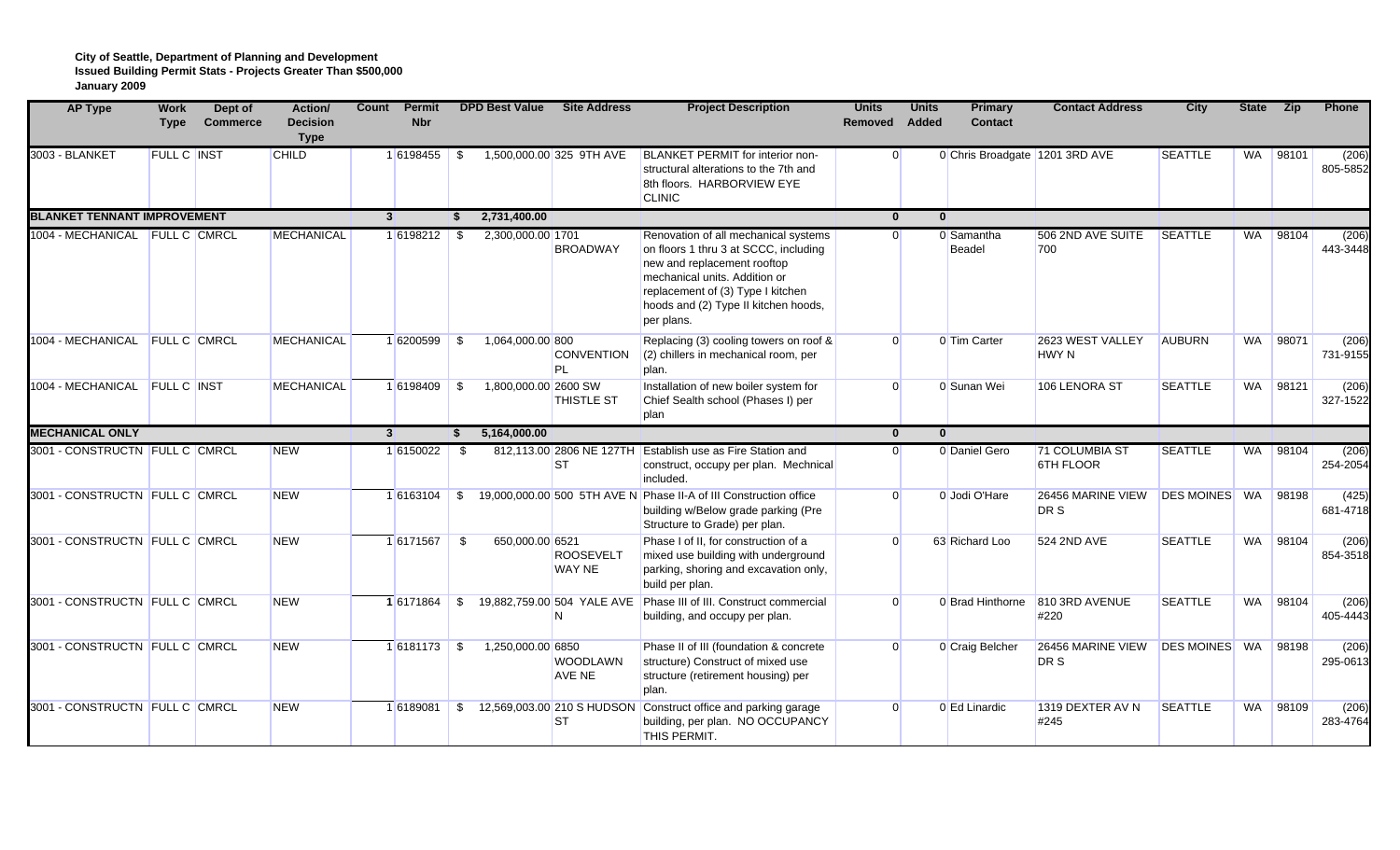**City of Seattle, Department of Planning and Development Issued Building Permit Stats - Projects Greater Than \$500,000 January 2009**

| <b>AP Type</b>                | <b>Work</b><br><b>Type</b> | Dept of<br><b>Commerce</b> | Action/<br><b>Decision</b><br><b>Type</b> | Count          | <b>Permit</b><br><b>Nbr</b> | <b>DPD Best Value</b> | <b>Site Address</b>                    | <b>Project Description</b>                                                                                                                                                                                                                             | <b>Units</b><br>Removed Added | <b>Units</b> | Primary<br><b>Contact</b>               | <b>Contact Address</b>                     | City                 | <b>State</b> | Zip      | Phone             |
|-------------------------------|----------------------------|----------------------------|-------------------------------------------|----------------|-----------------------------|-----------------------|----------------------------------------|--------------------------------------------------------------------------------------------------------------------------------------------------------------------------------------------------------------------------------------------------------|-------------------------------|--------------|-----------------------------------------|--------------------------------------------|----------------------|--------------|----------|-------------------|
| 3001 - CONSTRUCTN FULL C INST |                            |                            | <b>NEW</b>                                |                | 16175620                    | - \$                  | 4,492,475.00 168 DENNY<br><b>WAY</b>   | Phase II of II. Construct religious<br>facility (East) & occupy per plan.<br>(Construct church sanctuary and<br>community center w/ parking garage<br>structures for religious facility/Review<br>& process (2) AP's under 6175620).                   | $\overline{0}$                |              | 0 Lindsay<br>Crawford                   | 71 COLUMBIA ST #500 SEATTLE                |                      | WA           | 98104    | (206)<br>340-9500 |
| 3001 - CONSTRUCTN FULL C INST |                            |                            | <b>NEW</b>                                |                | 16175621 \$                 |                       | 5,248,620.00 150 DENNY<br><b>WAY</b>   | Phase II of II. Construct community<br>center & parking garage (West) &<br>occupy per plan. (Construct church<br>sanctuary and community center w/<br>parking garage structures for religious<br>facility/Review & process (2) AP's<br>under 6175620). | $\Omega$                      |              | 0 Lindsay<br>Crawford                   | 71 COLUMBIA ST #500 SEATTLE                |                      |              | WA 98104 | (206)<br>340-9500 |
| 3001 - CONSTRUCTN FULL C INST |                            |                            | <b>NEW</b>                                |                | 16205055                    | - \$                  | <b>NE</b>                              | 9,000,000.00 4000 15TH AVE Phase III of IV (structural completion)<br>Construct new 5-story + basement<br>bldg for University of Washington's<br>new Business School(Paccar Hall)                                                                      | $\Omega$                      |              | 0 Jon O'Hare                            | 26456 MARINE VIEW<br>DR S                  | <b>DES MOINES</b>    | WA           | 98198    | (425)<br>301-9541 |
| <b>COMMERCIAL NEW</b>         |                            |                            |                                           | 9 <sup>1</sup> |                             | \$72,904,970.00       |                                        |                                                                                                                                                                                                                                                        | $\mathbf{0}$                  | 63           |                                         |                                            |                      |              |          |                   |
| 3001 - CONSTRUCTN FULL C MF   |                            |                            | <b>NEW</b>                                |                | 16137609 \$                 | 57,577,100.00 523     |                                        | Phase III of III for construction of a 6-<br>BROADWAY E sty mixed use structure / Residential,<br>Retail, Parking / Architectural<br>Completion / Structural Wood /<br>Occupy per plans                                                                | $\Omega$                      |              | 295 Jodi O'Hare                         | 26456 MARINE VIEW<br>DR S                  | <b>DES MOINES</b> WA |              | 98198    | (425)<br>681-4718 |
| <b>MULTIFAMILY NEW</b>        |                            |                            |                                           | $\mathbf{1}$   |                             | 57,577,100.00         |                                        |                                                                                                                                                                                                                                                        | $\mathbf{0}$                  | 295          |                                         |                                            |                      |              |          |                   |
| 3001 - CONSTRUCTN FULL + SF/D |                            |                            | <b>NEW</b>                                |                | 16177566                    | - \$                  | <b>NE</b>                              | 529,149.00 12301 5TH AVE Establish and construct new single<br>family residence per plan.                                                                                                                                                              | $\Omega$                      |              | 1 David & Bokhee PO BOX 55894<br>Cooper |                                            | <b>SEATTLE</b>       | WA           | 98155    | (206)<br>412-6534 |
| 3001 - CONSTRUCTN FULL + SF/D |                            |                            | <b>NEW</b>                                |                | 16201952                    | - \$                  | 517,290.00 4826 NE 44TH<br><b>ST</b>   | Establish use as and construct a new<br>Single Family Residence with<br>attached garage, per plan.                                                                                                                                                     | $\Omega$                      |              | 0 Leo Smith                             | 3400 HARBOR AVE<br>SW BOX 103 SUITE<br>341 | <b>SEATTLE</b>       |              | WA 98126 | (206)<br>790-4087 |
| 3001 - CONSTRUCTN FULL C SF/D |                            |                            | <b>NEW</b>                                |                | 16126301                    | - \$                  | 692,710.00 3519 E<br><b>CONOVER CT</b> | Establish use for single family<br>residence and construct a one-family<br>dwelling, per plan.                                                                                                                                                         | $\Omega$                      |              | 1 Gordon Hicks                          | 1315 NE RAVENNA BV SEATTLE                 |                      | WA           | 98105    | (206)<br>525-5060 |
| <b>NEW SINGLE FAMILY</b>      |                            |                            |                                           | 3 <sup>1</sup> |                             | 1,739,149.00<br>\$.   |                                        |                                                                                                                                                                                                                                                        | $\mathbf{0}$                  |              | $\overline{2}$                          |                                            |                      |              |          |                   |